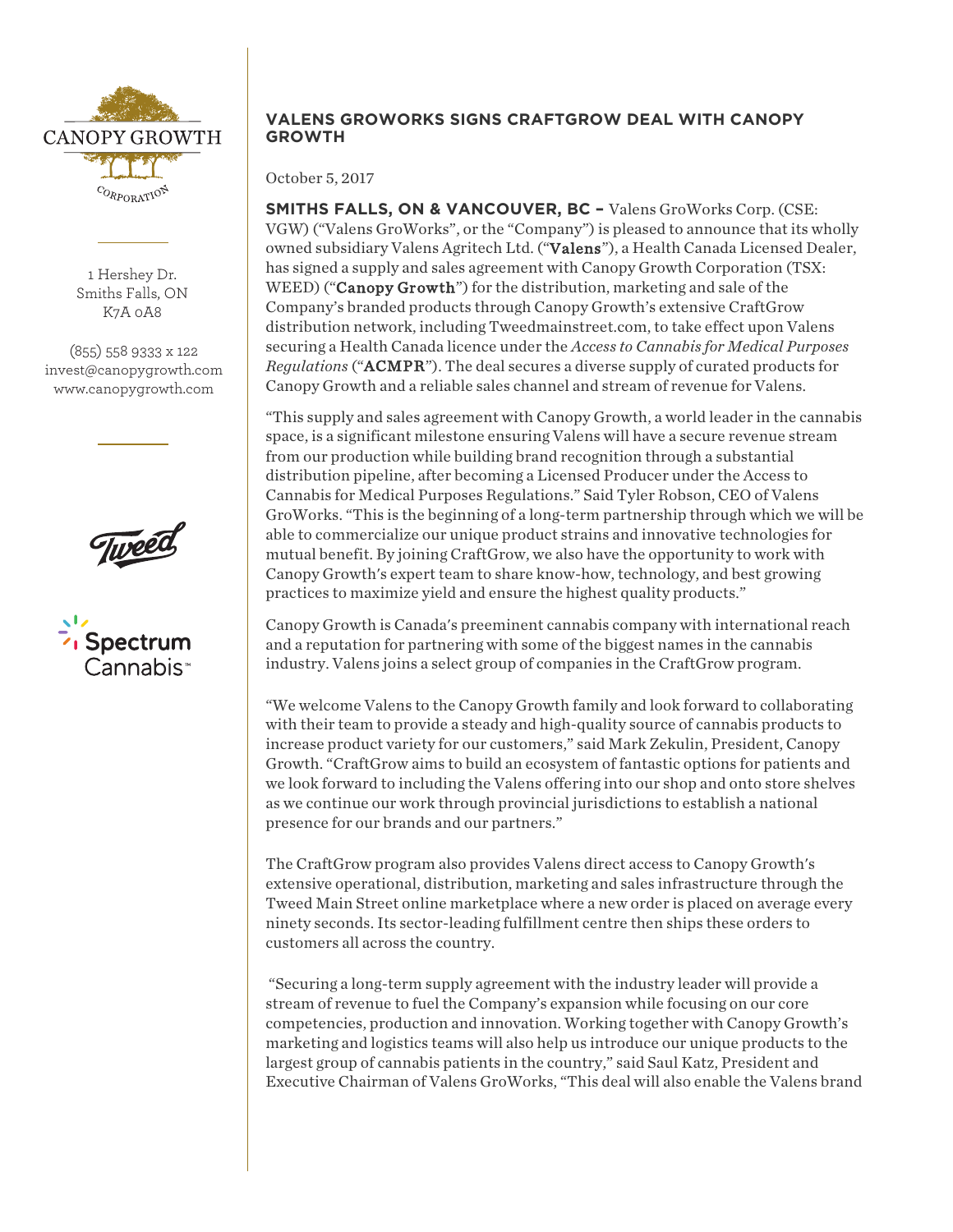to achieve broad consumer exposure and immediate sales volume with a muchreduced marketing and logistic spend.

The agreement calls for CraftGrow to purchase up to 100% of Valens' harvests as specific whole-flower strains or as premium oil products. It also provides Valens the opportunity to build and service its own customer base including medical cannabis patients and for exportation to international markets in the future.

"It is a great honour and opportunity to join Canopy Growth's CraftGrow distribution network," continued Mr. Robson, "We are on track to realizing our objective of becoming a leading purveyor of products and technologies in the cannabis sector worldwide. Coupling Canopy Growth's marketing and distribution expertise with our product innovation and quality control capabilities creates a "dream team" scenario."

Here's to Future (Craft Grow) Growth.

Contact:

Jordan Sinclair Director of Communications Jordan@tweed.com 613-769-4196

Investor Relations Tyler Burns Tyler.burns@canopygrowth.com 855-558-9333 ex 122

Director: Bruce Linton tmx@tweed.com

Saul Katz Valens GroWorks Corp. saul@valensagritech.com 1-250-681-4551